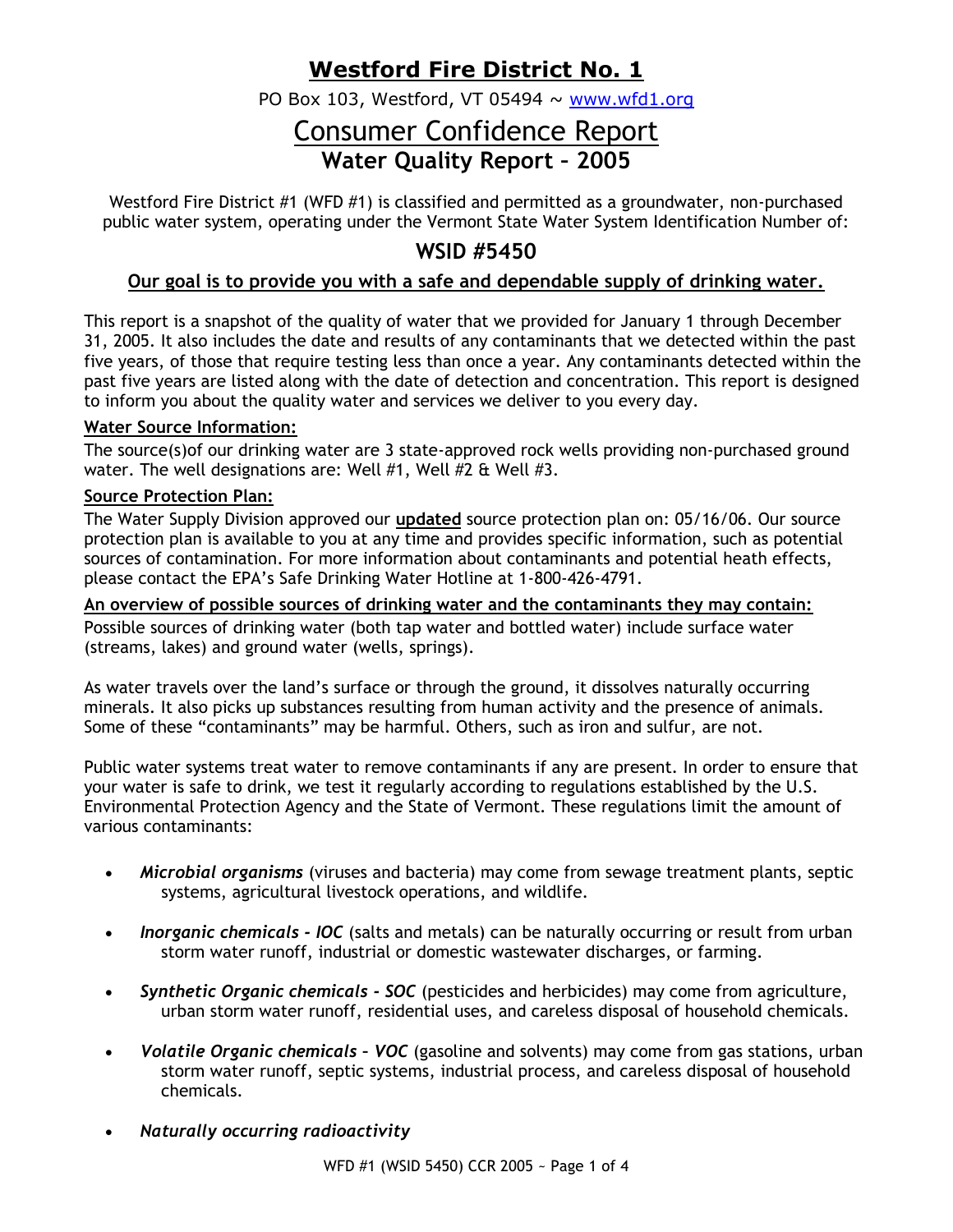# **W A T E R Q U A L I T Y D A T A**

### **Terms and Abbreviations:**

In the following tables you may find terms you might not be familiar with. To help you better understand these terms we have provided the following definitions:

**Maximum Contamination Level Goal (MCLG):** The level of a contaminant in drinking water below which there is no known or expected risk to health. MCLG's allow for a margin of safety.

**Maximum Contamination Level (MCL):** The highest level of a contaminant that is allowed in drinking water. MCL's are set as close to the MCLG's as feasible using the best available treatment.

**Maximum Residual Disinfectant Level Goal (MRDLG):** The level of a drinking water disinfectant below which there is no known or expected risk to health. MRDLG's do not reflect the benefits of disinfectants in controlling microbial contaminants.

**Maximum Residual Disinfectant Level (MRDL):** The highest level of a disinfectant allowed in drinking water. Addition a disinfectant may help control microbial contaminants.

**Action Level:** The concentration of a contaminant, which, if exceeded, triggers treatment or other requirements, which a water system must follow.

**90th Percentile:** Ninety percent of the samples are below the action level. (Nine of ten sites sampled were at or below this level).

**Treatment Technique (TT):** A process aimed to reduce the level of a contaminant in drinking water.

**Parts per million (ppm) or Milligrams per liter (mg/l):** (one penny in ten thousand dollars)

**Parts per billion (ppb) or Micrograms per liter (µg/l):** (one penny in ten million dollars)

**Picocuries per liter (pCi/L):** a measure of radioactivity in water

**Nephelometric Turbidity Unit (NTU):** NTU is a measure of the clarity of water. Turbidity in excess of 5 NTU is just noticeable to an average person.

**Running Annual Average (RAA):** Annual Level of Disinfection By-products (i.e. chlorination)

**N/A:** Not applicable

The table(s) below lists all the drinking water contaminants that were detected during the 2005 calendar year. It also includes the date and results of any contaminants that we detected within the past five years, of those which require testing less than once a year. The presence of these contaminants in the water does not necessarily show that our water poses a health risk.

## **Violation(s) that occurred during Calendar Year 2005**

| <sup>T</sup> vpe                                 | Category | <b>Analysis</b> | <b>Compliance Period</b> |  |  |  |  |
|--------------------------------------------------|----------|-----------------|--------------------------|--|--|--|--|
| No Violations Occurred During Calendar Year 2005 |          |                 |                          |  |  |  |  |

## **Level of Detected Contaminants**

| Microbiological                                  | <b>Result</b> | <b>MCL</b> | <b>MCLG</b> | <b>Typical Source</b> |  |  |  |  |
|--------------------------------------------------|---------------|------------|-------------|-----------------------|--|--|--|--|
| No Violations Detected During Calendar Year 2005 |               |            |             |                       |  |  |  |  |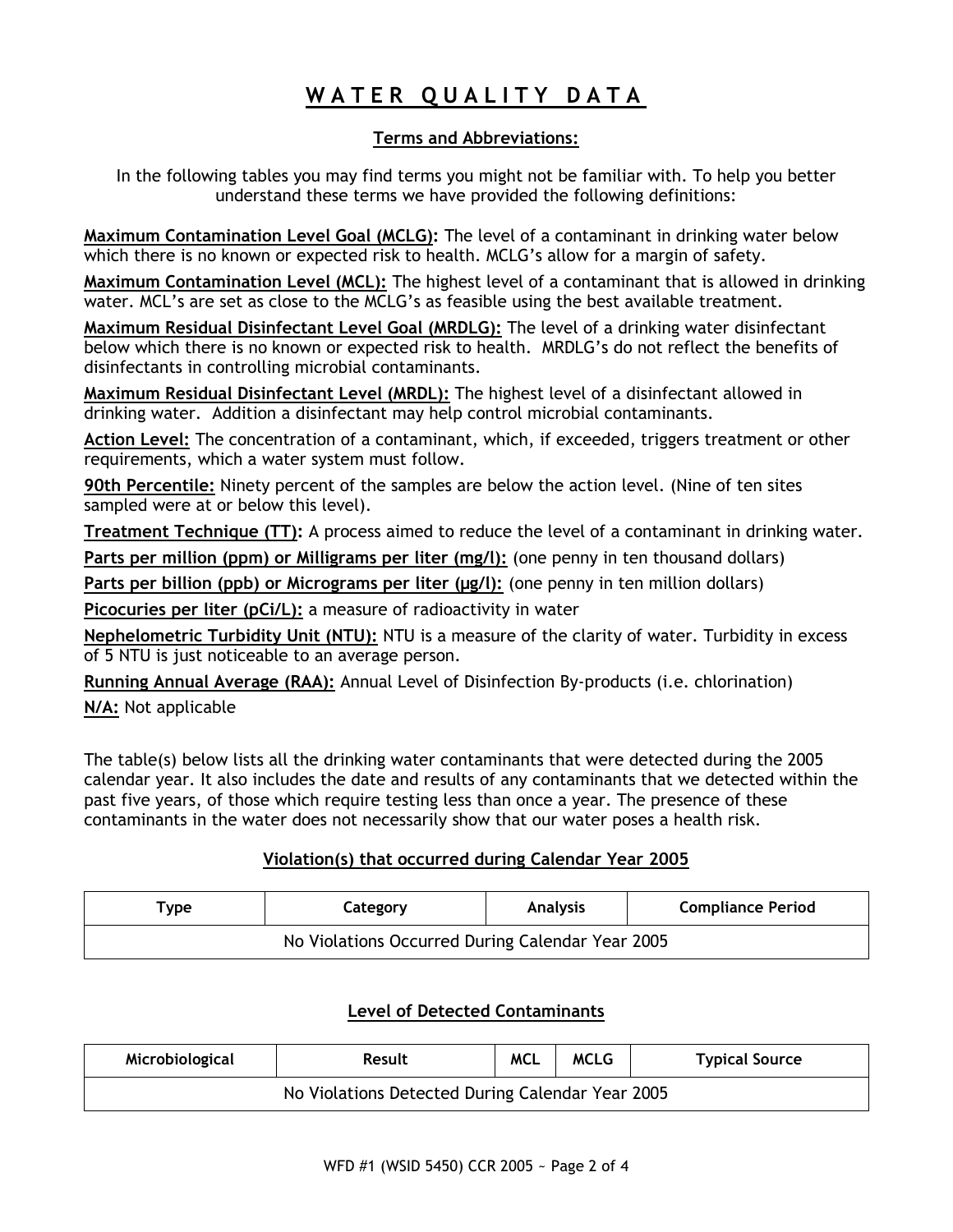| Regulated<br>Contaminan | Collection<br>Date | Highest<br>Value | Range            | Unit       | <b>MCL</b> | <b>MCLG</b> | Likely source of detected<br>contaminant                                                              |
|-------------------------|--------------------|------------------|------------------|------------|------------|-------------|-------------------------------------------------------------------------------------------------------|
| Barium                  | 10/27/2005         | .051             | $.037-.051$      | ppm        | 2          | 2           | Discharge of drilling wastes;<br>discharge from metal<br>refineries; erosion of natural<br>deposits.  |
| Nitrate (as<br>N)       | 3/25/2005          | .034             | .034             | ppm        | 10         | 10          | Runoff from fertilizer use;<br>leaching from septic tanks,<br>sewage; erosion of natural<br>deposits. |
| Turbidity               | 4/1/2005           | 5.73             | $0.08 -$<br>5.73 | <b>NTU</b> | N/A        |             | Soil Runoff/ Air Content<br>See Note Below                                                            |

#### **Turbidity Note:**

Turbidity has no health effects. However, turbidity can interfere with disinfection & provide a medium for microbial growth. Turbidity may indicate the presence of disease-causing organisms. These organisms include: bacteria, viruses and parasites that can cause symptoms such as nausea, cramps, diarrhea and occasional headaches.

WFD #1's turbidity level is most likely the result of air in the water, as our pressure tanks are traditional hydro-pneumatic style. This style tank contains water, which is pressurized with compressed air. There is no buffer between the two; thus, they can mix during times of low pressure, causing 'cloudy' water. If you have concerns about cloudy water coming from a tap, fill a glass & let it sit for a few minutes. If the problem is air content, the cloudiness should subside.

As part of our on-going improvements, we will be switching to modern bladder-style tanks that keep the air & water in the tank separated by a rubber bladder. This should be complete by August 1, 2006.

#### **Regulated Radionuclides Collectio n Date Highest Value Range Unit MCL MCLG Likely source of detected contaminant** Gross Alpha, including RA & U, excluding RN 4/1/2005 1.9 1.9 pCi/L N/A N/A Erosion of natural deposits. Gross Alpha, including RA, excluding RN &  $\mathbf{U}$ 9/16/200 2 1.9  $\vert$  1.9  $\vert$  pCi/L  $\vert$  10  $\vert$  0 Radium, 226 & 228 Combined 9/16/200 2  $0.22$  |  $0.22$  |  $pCi/L$  | 5 | 0 Radium - 226  $9/16/200$ 2  $0.06$   $0.06$   $|pCi/L|$  5 0 Radium - 228  $9/16/200$ 2  $0.16$  0.16 pCi/L 5 0

## **Level of Detected Contaminants, Cont'd**